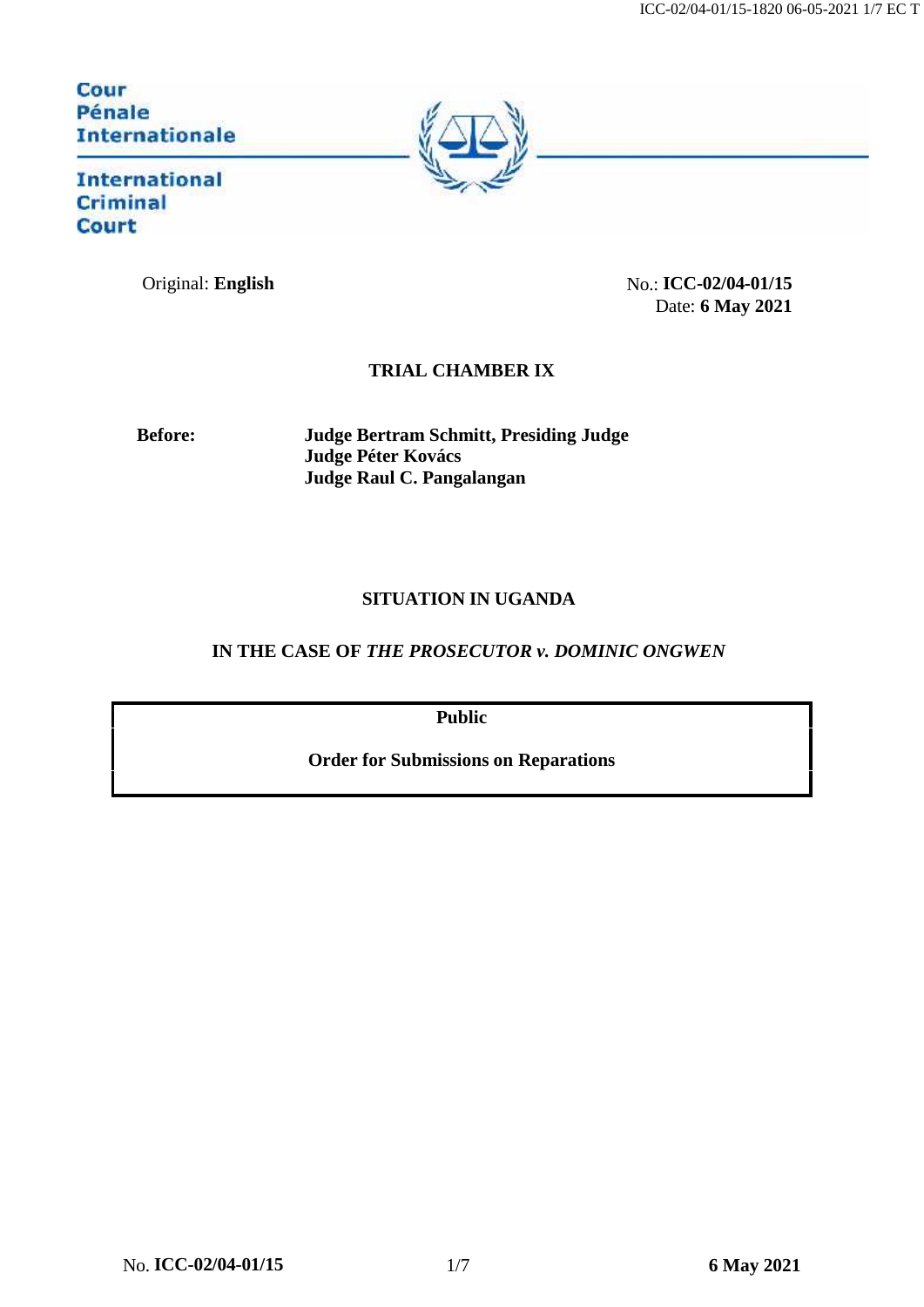**To be notified, in accordance with Regulation 31 of the** *Regulations of the Court***, to:**

**The Office of the Prosecutor** Ms Fatou Bensouda Mr James Stewart

**Counsel for the Defence** Mr Krispus Ayena Odongo

**Legal Representatives of Victims** Mr Joseph Akwenyu Manoba Mr Francisco Cox

**Legal Representatives of Applicants**

**Unrepresented Victims Unrepresented Applicants for Participation/Reparation**

**The Office of Public Counsel for Victims** Ms Paolina Massidda

**The Office of Public Counsel for the Defence**

**States Representatives** Competent authorities of the Republic of Uganda

**REGISTRY**

**Registrar** Mr Peter Lewis

**Victims and Witnesses Unit** Mr Nigel Verrill

**Counsel Support Section**

**Trust Fund for Victims**

Mr Pieter de Baan

**Detention Section**

**Victims Participation and Reparations Section** Mr Philipp Ambach

**Others**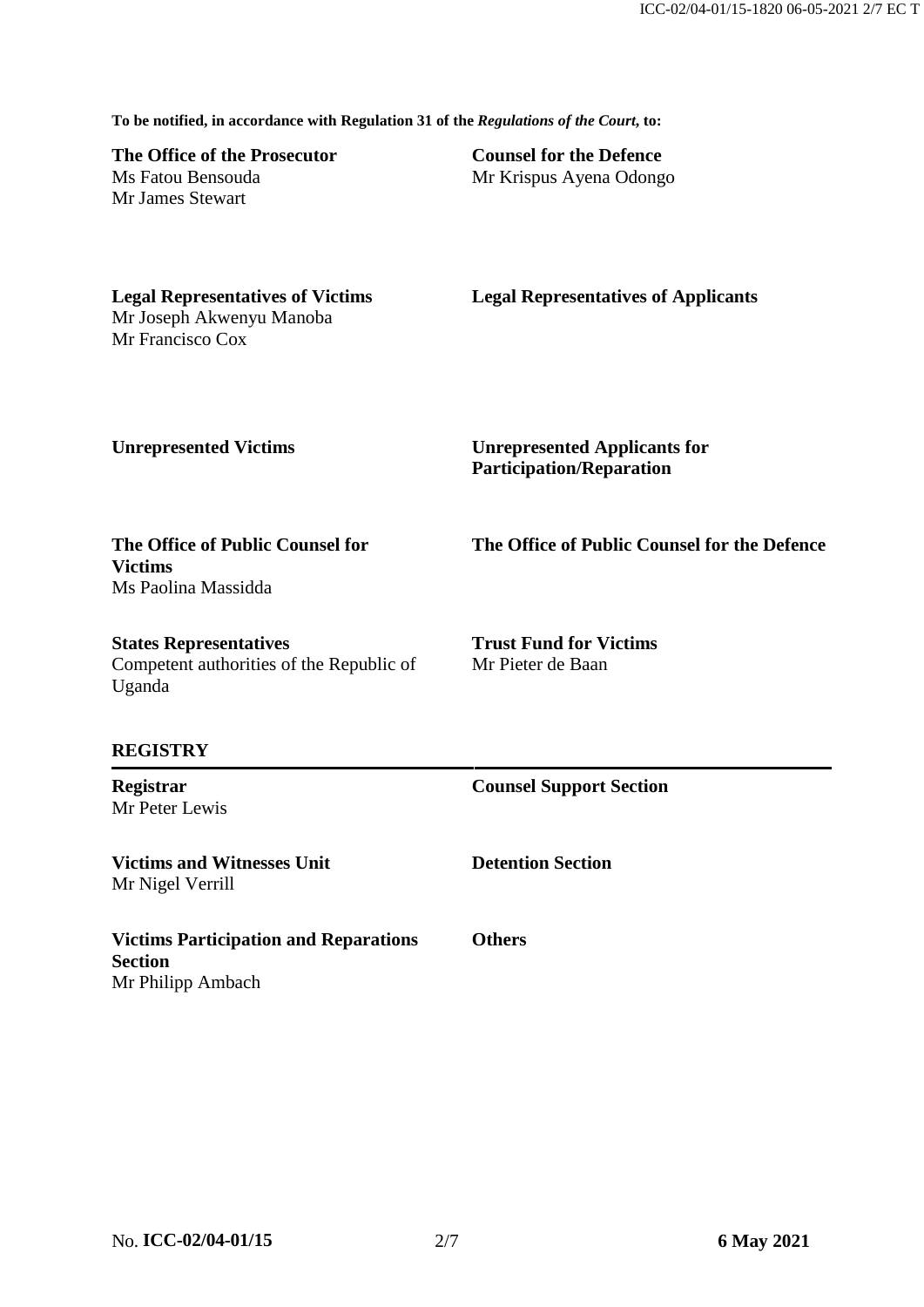**Trial Chamber IX** of the International Criminal Court, in the case of *The Prosecutor v. Dominic Ongwen* (the '*Ongwen* case'), having regard to articles 64 and 75 of the Rome Statute (the 'Statute'), rule 103 of the Rules of Procedure and Evidence (the 'Rules'), and regulations 24*bis*, 34 and 38(2) of the Regulations of the Court (the 'Regulations'), issues the following Order for Submissions on Reparations (the 'Order').

- 1. On 4 February 2021, the Chamber convicted Mr Dominic Ongwen ('Mr Ongwen') for the commission of 61 counts of crimes against humanity and war crimes.<sup>1</sup>
- 2. Today, the Chamber sentenced Dominic Ongwen to a joint sentence of 25 years of imprisonment.<sup>2</sup>
- 3. The Chamber notes that 4,095 victims were authorised to participate in the case pursuant to Article 68(3) of the Statute and are currently represented by two teams of legal representatives.<sup>3</sup>
- 4. The Chamber notes that significant information relevant to the five elements of the reparations order is already available in the case record. Having considered the interests of the victims and the convicted person, and noting that the crimes for which Mr Ongwen was convicted took place more than 15 years ago, the Chamber considers that the reparations phase of the proceedings should advance as efficiently and expeditiously as possible, avoiding unnecessary delays.
- <span id="page-2-0"></span>5. Accordingly, in order to ensure the fair and expeditious conduct of the reparations proceedings in the *Ongwen* case, the Chamber issues the following directions:
	- (i) The parties,<sup>4</sup> the Registry, and the Trust Fund for Victims ('TFV') are instructed to make submissions, as specific as possible and of up to 50 pages each, by Monday 6 September 2021, at the latest, on either or all of the following issues:

<sup>&</sup>lt;sup>1</sup> Trial Judgment, [ICC-02/04-](https://www.icc-cpi.int/CourtRecords/CR2021_01026.PDF)01/15-1762-Conf. A public redacted version was filed the on same day, ICC-02/04-[01/15-1762-Red](https://www.icc-cpi.int/CourtRecords/CR2021_01026.PDF).

<sup>&</sup>lt;sup>2</sup> Sentence, ICC-02/04-01/15-1819-Conf. A public redacted version was filed the on same day, ICC-02/04-01/15-1819-Red.

<sup>&</sup>lt;sup>3</sup> Updated Consolidated List of Participating Victims, 29 June 2020, [ICC-02/04-01/15-1746](https://www.icc-cpi.int/CourtRecords/CR2020_02847.PDF).

<sup>4</sup> For purposes of the reparations proceedings, the parties are the Defence and Legal Representatives of Victims.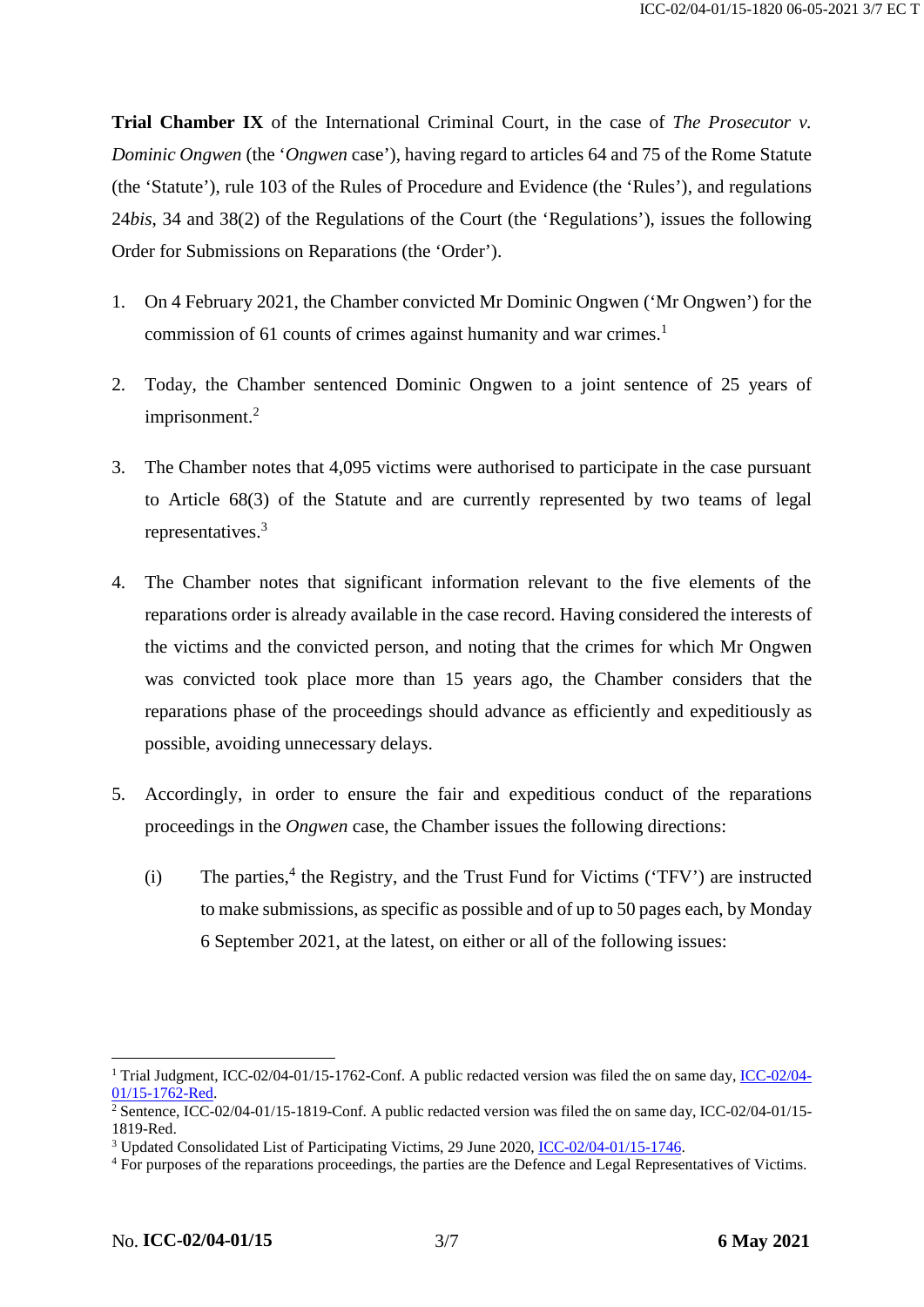- a. the need for the Chamber to consider additional principles on reparations, apart from those already established by the consistent jurisprudence of the Court,<sup>5</sup> as recently adapted and expanded in the case of *The Prosecutor v. Bosco Ntaganda* (the '*Ntaganda* case');<sup>6</sup>
- b. estimated total number of the direct and indirect victims of the crimes for which Mr Ongwen was convicted, who may be potentially eligible for reparations;
- c. any legal and factual issues relevant to the identification of eligible victims;
- d. any victims or groups of victims who may require prioritisation in the reparations process;
- e. specification of the types and extent of the harm suffered by the victims of the crimes for which Mr Ongwen was convicted;
- f. whether recourse to factual presumptions should be considered;<sup>7</sup>
- g. types and modalities of reparations appropriate to address the harm suffered by the victims of the crimes for which Mr Ongwen was convicted. In particular, the suitability of collective reparations with individualised components, the appropriate modalities to be included therein, and whether certain modalities can be expeditiously implemented;
- h. concrete estimates as to the costs to repair the harms suffered by the victims in light of the appropriate modalities for repairing them, including costs of running rehabilitation programmes in the region with the potential to address multi-dimensional harm of individual beneficiaries for the purposes of reparations;

<sup>5</sup> Appeals Chamber, *Prosecutor v. Thomas Lubanga Dyilo*, Judgment on the appeals against the 'Decision establishing the principles and procedures to be applied to reparations' of 7 August 2012 with AMENDED order for reparations (Annex A) and public annexes 1 and 2, 3 March 2015, [ICC-01/04-01/06-3129](https://www.icc-cpi.int/CourtRecords/CR2015_02631.PDF), Annex A, Order for Reparations (amended), [ICC-01/04-01/06-3129-AnxA](https://www.icc-cpi.int/RelatedRecords/CR2015_02633.PDF), paras 1-49; *Trial Chamber II, Prosecutor v. Germain Katanga,* Order for Reparations pursuant to Article 75 of the Statute (with public Annex I and confidential ex parte Annex II), 24 March 2017, [ICC-01/04-01/07-3728](https://www.icc-cpi.int/CourtRecords/CR2017_05121.PDF), paras 29-30; Trial Chamber VIII*, Prosecutor v. Ahmad Al Faqi Al Mahdi,* Reparations Order, 17 August 2017, [ICC-01/12-01/15-236](https://www.icc-cpi.int/CourtRecords/CR2017_05117.PDF), paras 26-50.

<sup>6</sup> Trial Chamber VI, *The Prosecutor v. Bosco Ntaganda*, Reparations Order, 8 March 2021, [ICC-01/04-02/06-](https://www.icc-cpi.int/CourtRecords/CR2021_01889.PDF) [2659](https://www.icc-cpi.int/CourtRecords/CR2021_01889.PDF) ('*Ntaganda* Reparations Order'), paras 30-103.

<sup>7</sup> *See*, *inter alia*, *Ntaganda* Reparations Order, [ICC-01/04-02/06-2659](https://www.icc-cpi.int/CourtRecords/CR2021_01889.PDF), paras 140-147.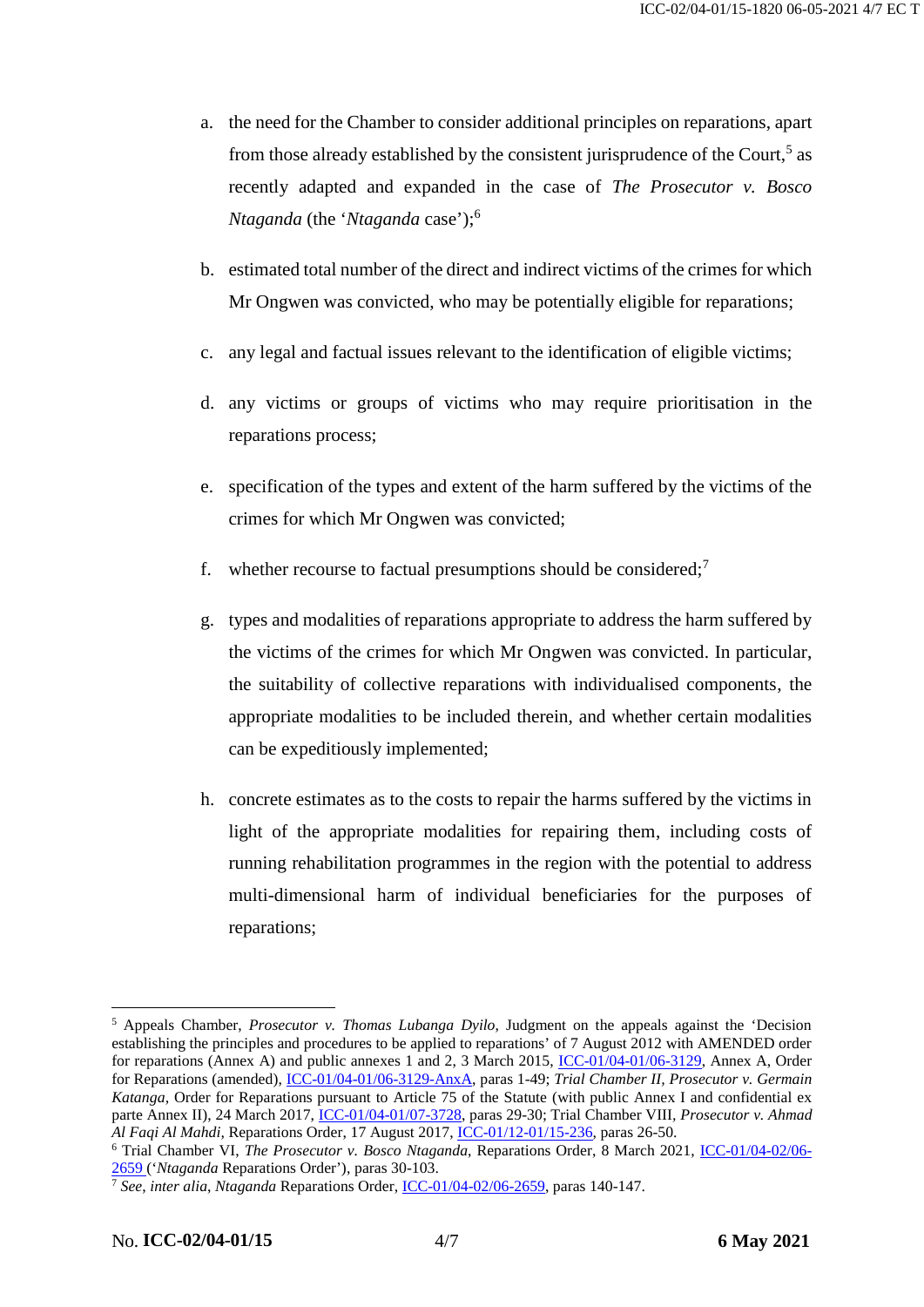- i. information as to whether the victims of the crimes for which Mr Ongwen was convicted have received any form of compensation or reparations for the harm suffered as a result of these crimes; and
- j. any additional information relevant to reparations.
- (ii) The Office of the Prosecutor (the 'Prosecutor') and the relevant authorities of the Republic of Uganda are also invited to make submissions of up to 20 pages each, on any of the issues listed above, by Monday 6 September 2021;
- (iii) Any persons or organizations, particularly with local expertise, interested in making submissions on the specific issues mentioned above, are invited to request leave from the Chamber, pursuant to article 75 of the Statute and rule 103 of the Rules, by Monday 7 June 2021. If the Chamber decides to grant any of these applications, these submissions should not exceed 20 pages and will equally have to be filed by Monday 6 September 2021;
- (iv) The Registry, with the assistance and cooperation of the LRVs as appropriate, is instructed to undertake a comprehensive mapping of direct and indirect victims potentially eligible for reparations in the present case, identifying (i) the main categories of victims; (ii) their current location; and (iii) all data that it may be able to obtain regarding the victims' gender, age group, and particular vulnerabilities which may need to be taken into account by the Chamber when deciding on the reparations to be awarded. The Chamber stresses that the Registry is not expected or encouraged to register applicants or collect individual applications for reparations, considering that the types of reparations to be awarded has not yet been determined. Full compliance with the 'do no harm' principle should be ensured at all times.<sup>8</sup> The Registry is instructed to submit a progress report by Monday 5 July 2021, and a final report by Monday 6 September 2021; and
- (v) The Registrar, assisted *inter alia* by the information that may be provided by the Prosecutor, is requested to submit, by Monday 6 September 2021 a report on Mr Ongwen current financial situation.

<sup>8</sup> *Ntaganda* Reparations Order, [ICC-01/04-02/06-2659](https://www.icc-cpi.int/CourtRecords/CR2021_01889.PDF), paras 50-52.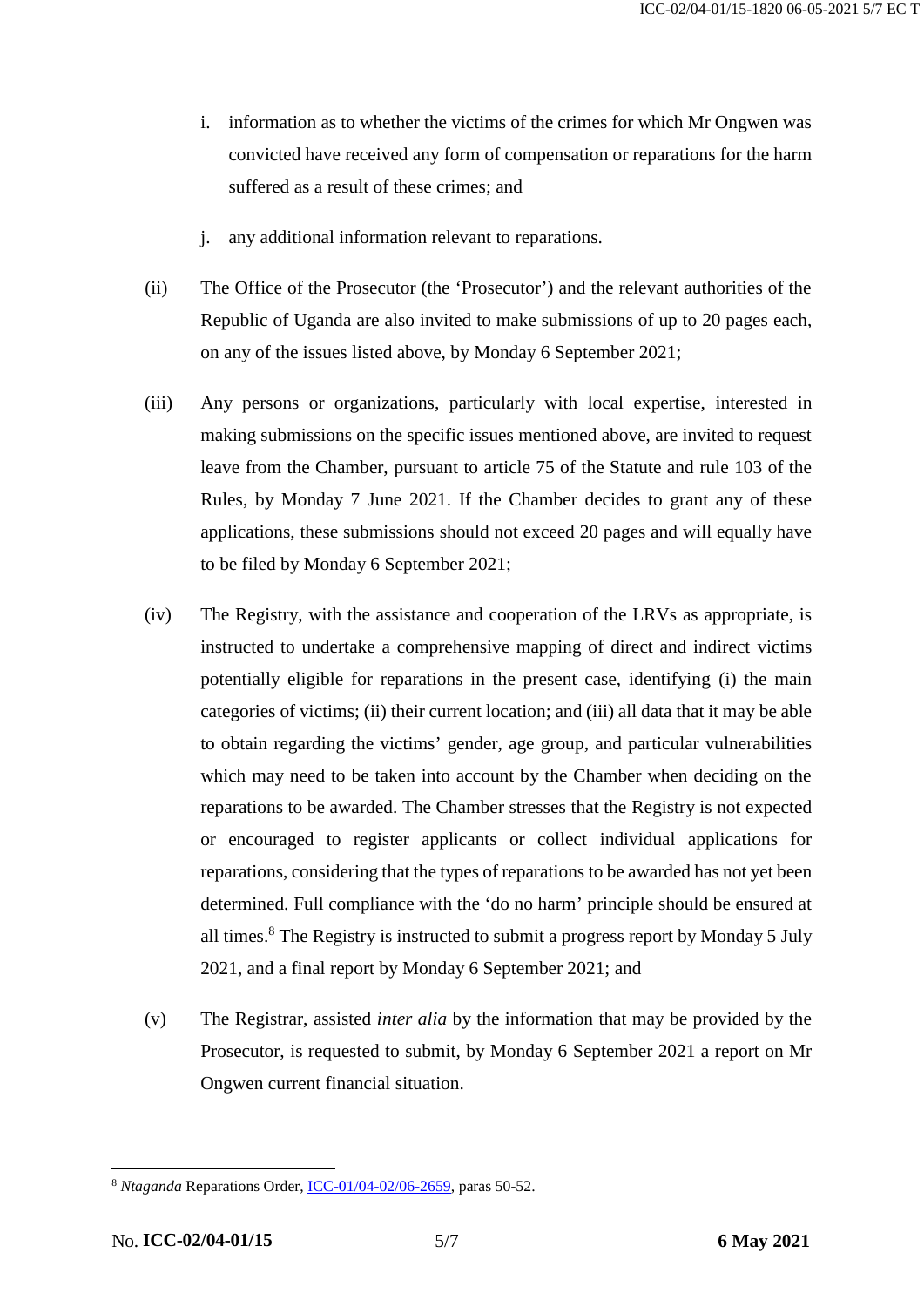- 6. The parties and the TFV can respond to any submissions on the specific points referred to in paragraph 5(i) above and submit any last arguments that they wish the Chamber to consider when rendering the reparations order. These responses and final submissions shall not exceed 30 pages in total each and shall be filed by Monday 4 October 2021.
- 7. The Chamber stresses the need for full collaboration and cooperation between the parties, the Registry, and the TFV, to benefit from their combined knowledge, expertise, and experience in assisting victims and dealing with reparations. Accordingly, and particularly for the purposes of estimating the total number of victims, mapping and identifying the extent of the harm suffered by the victims, the most appropriate types and modalities of reparations, and the costs to repair the harm, the Chamber encourages full cooperation and combination of the limited resources available, in order to facilitate the efficient and effective conduct of the reparations proceedings.

## **FOR THE FOREGOING REASONS, THE CHAMBER HEREBY**

**INSTRUCTS** the parties, the Registry, and the TFV to make submissions not exceeding 50 pages each on either or all of the issues referred to in paragraph [5\(i\)](#page-2-0) above, by Monday 6 September 2021;

**INVITES** the Prosecutor and the relevant authorities of the Republic of Uganda to make submissions not exceeding 20 pages each, in accordance with paragraph 5(ii) above, by Monday 6 September 2021;

**INVITES** interested persons or organisations, particularly with local expertise, to request leave to make submissions, in accordance with paragraph 5(iii) above, by Monday 7 June 2021;

**INSTRUCTS** the Registry, with the assistance and cooperation of the LRVs as appropriate, to undertake a mapping of victims potentially eligible for reparations, in accordance with paragraph 5(iv) above, and submit a progress report by Monday 5 July 2021, and a final report by Monday 6 September 2021;

**INSTRUCTS** the Registrar to review Mr Ongwen's current financial situation and report back to the Chamber by Monday 6 September 2021;